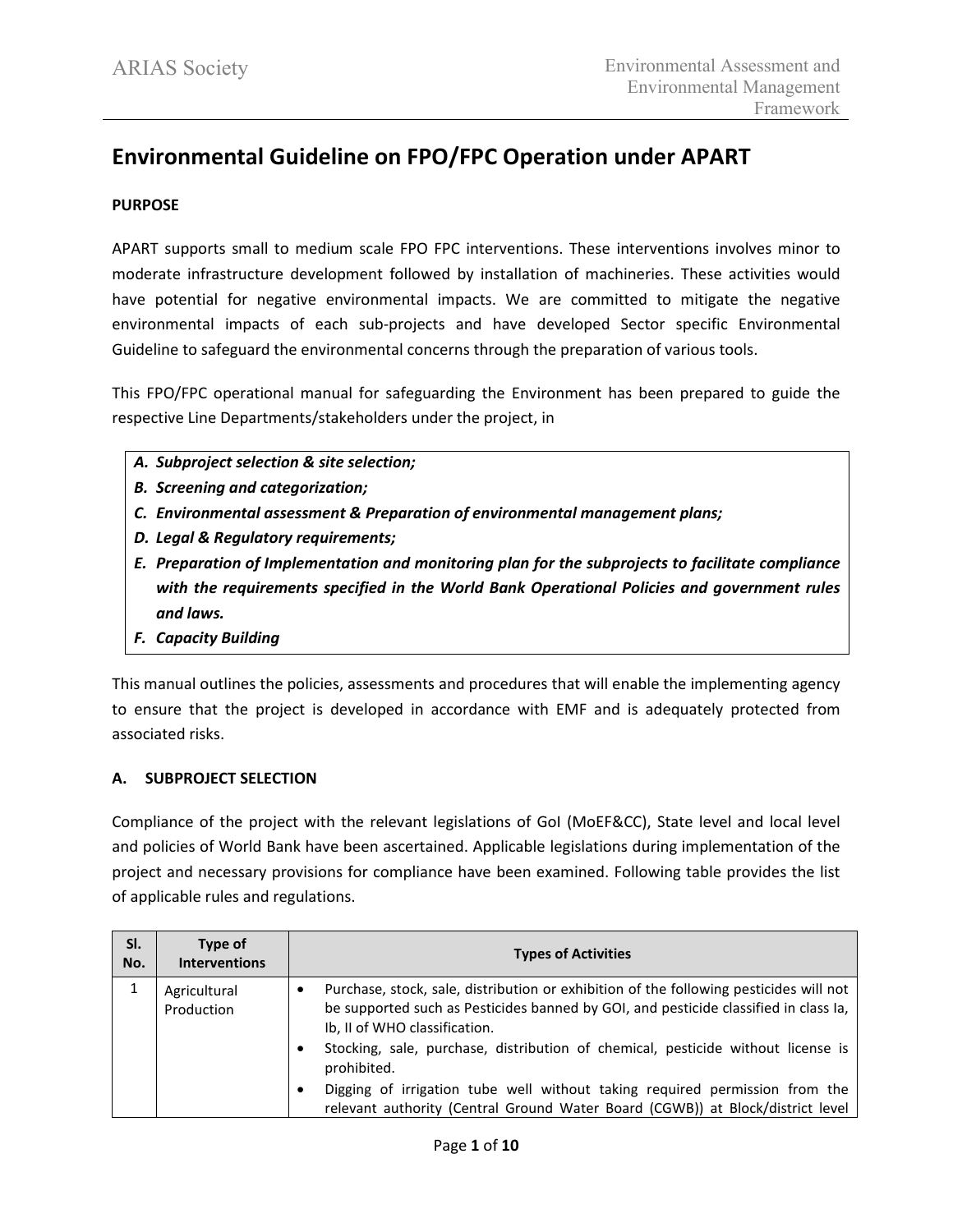| SI.<br>No.                                                                         | Type of<br><b>Interventions</b>                                                                                                                                         | <b>Types of Activities</b>                                                                                                                                                                                                                                                                                                                                                            |  |
|------------------------------------------------------------------------------------|-------------------------------------------------------------------------------------------------------------------------------------------------------------------------|---------------------------------------------------------------------------------------------------------------------------------------------------------------------------------------------------------------------------------------------------------------------------------------------------------------------------------------------------------------------------------------|--|
|                                                                                    |                                                                                                                                                                         | will not be supported                                                                                                                                                                                                                                                                                                                                                                 |  |
| $\overline{2}$<br>Fishery                                                          |                                                                                                                                                                         | Culturing of banned fish (Clariasgariepinus (Thailand Magur), Oreochromis sp. (Tilapia),<br>Aristichthy snobilis (Bighead carp)) will not be supported.                                                                                                                                                                                                                               |  |
|                                                                                    |                                                                                                                                                                         | Fishing in beel in banned season (April $1^{st}$ to July $15^{th}$ ) will not be allowed.                                                                                                                                                                                                                                                                                             |  |
| 3<br>Food Processing<br>Plants<br>other polluting substance will not be supported. |                                                                                                                                                                         | Activities involving discharge into any water body any industrial waste, sewerage or                                                                                                                                                                                                                                                                                                  |  |
|                                                                                    |                                                                                                                                                                         | Fruit and vegetable product manufacturing units are not allowed without license from<br>Industrial (Development and Regulation) Act, 1951                                                                                                                                                                                                                                             |  |
|                                                                                    |                                                                                                                                                                         | Any industrial activity (related to food processing or cottage industries) will not be<br>supported without requisite permissions for establishment and operation from the<br><b>State Pollution Control Board.</b>                                                                                                                                                                   |  |
| 4                                                                                  | <b>Cattle Grazing</b>                                                                                                                                                   | Cattle grazing in the forest areas without permission from the Forest Department will<br>not be supported. Livestock shall be vaccinated for grazing in the forest area/ wildlife<br>sanctuaries. However, traditional forest dwellers have access to grazing areas, as per<br>the Scheduled Tribes and other Traditional Forest Dwellers (Recognition of Forest<br>Rights) Act, 2006 |  |
| 5                                                                                  | Activities that involve use of forest land for non-forest purposes without the<br><b>Forest Protection</b><br>permission of the Forest Department will not be supported |                                                                                                                                                                                                                                                                                                                                                                                       |  |
|                                                                                    |                                                                                                                                                                         | Extraction, transport, processing, sale of forest produce including non-timber forest<br>produce without taking required permission from the Forest Department will not be<br>supported. However traditional forest dwellers have access as per the Scheduled<br>Tribes and other Traditional Forest Dwellers (Recognition of Forest Rights) Act, 2006                                |  |
|                                                                                    |                                                                                                                                                                         | Felling of trees without taking required permission from the Forest Department will<br>not be supported.                                                                                                                                                                                                                                                                              |  |
| 6                                                                                  | Activities near to                                                                                                                                                      | Poaching of Species prescribed under Wild Life Protection act Schedule is prohibited.                                                                                                                                                                                                                                                                                                 |  |
|                                                                                    | National parks,<br>Wildlife<br>sanctuaries,<br>Biodiversity<br>hotspots                                                                                                 | Activities that involve destruction of wildlife or of wildlife habitat will not be<br>supported.                                                                                                                                                                                                                                                                                      |  |

## **SITE SELECTION CRITERIA FOR FPO/FPC/CSC:**

- Selected land must be a non-agricultural land; Effort shall be taken such that the selected sites are free from public conflicts or litigation. Land marked as VGR/PGR/Jalatak by revenue dept. should not be selected for any kind of development.
- Site should not be located near critical wild life habitats (as mentioned in natural habitat management Plan of EMF).
- Site should not be chosen near Natural Protected areas. If site is located near or less than 1 km distance from protected area, then a proper consent shall be obtained from forest department.
- The area should not be located in flood prone areas, low lying areas or steep slopes.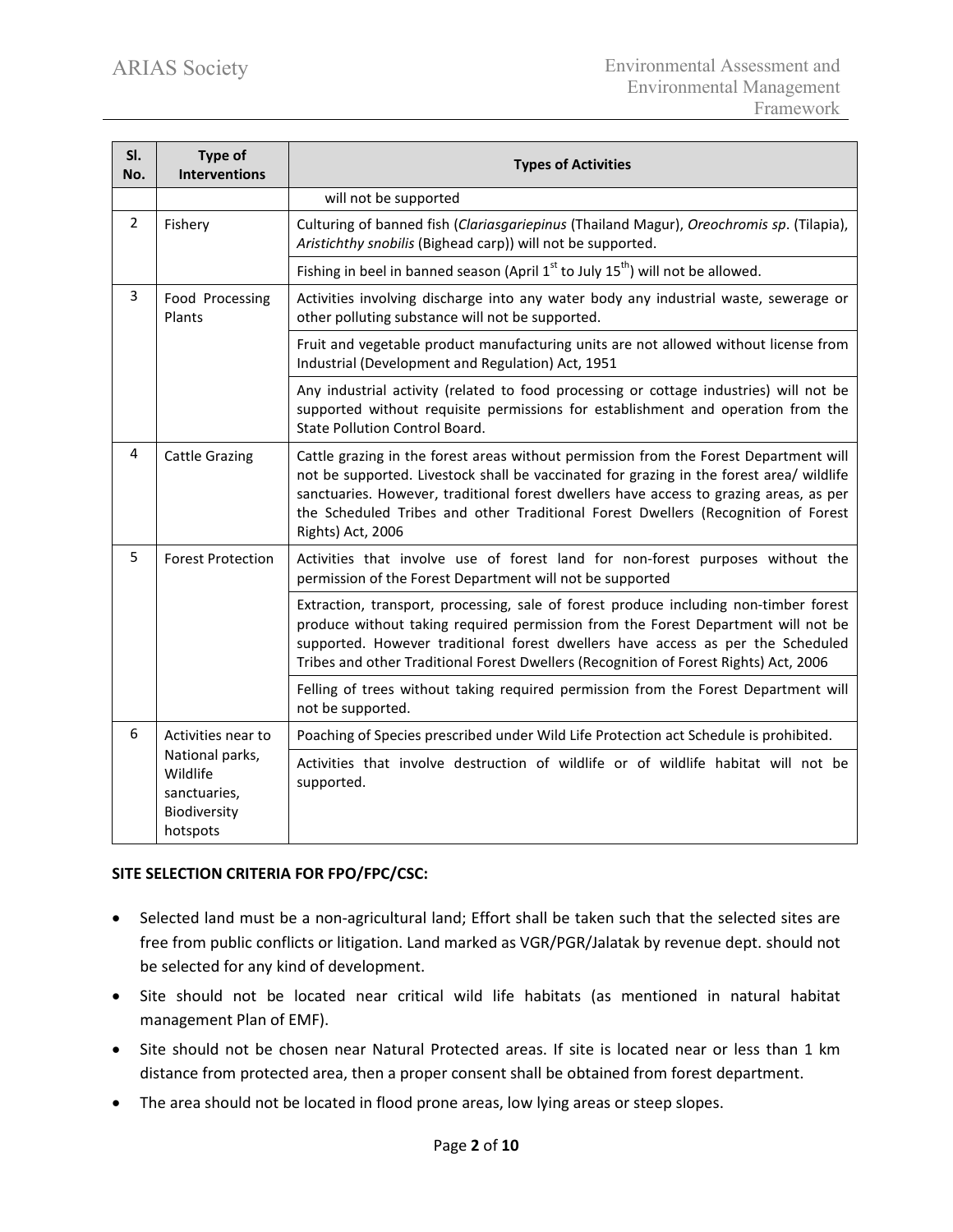- The site should be free of contamination, storage of industrial waste etc.
- While selecting the site, care should be taken such that it shall not disturb any dense habitations.
- Preference to be given to develop the structures which are already in use, to make it more efficient and smooth instead of proposing a new one. This will save the environment and also prevent unnecessary nuisance. Like if an area has been already using for community development purposes then the same can be used for the proposed activities.
- Criteria shall enforce that new site will be selected only after having a proper need based assessment of the site.
- After identification of Site, necessary permission as applicable from Gram Panchayat, revenue Department shall be procured.
- Prior approval of the PCU is required in case of any innovations in design and identification of sites.

# **B. SCREENING & CATEGORIZATION**

Screening is the process by which the appropriate level and type of Environmental assessment is determined for a given sub-project on the basis of its likely environmental impacts. For identification of sensitive sub-projects with respect to the environmental issues a screening and review process has to be worked out. This exercise will be a useful tool to identify the environmental issues and integrate them into the project preparation, and not as an exclusion criterion for avoiding environmental impacts. The implementing agency with the help of project Environmental Safeguard team will carry out screening exercise for all proposed subproject interventions (sector wise) to be further identified in the subsequent stages of the project prior to initiation of the activities. The screening activity shall be conducted with the help of screening format given as **Annex-1.**

## **C. ENVIRONMENTAL ASSESSMENT & PREPARATION OF ENVIRONMENTAL MANAGEMENT PLANS**

Following Scoping, assembled legislative requirements, project/ subproject interventions, environmental and socio-economic data will be assessed in greater detail to ensure that all of the proposed activities and their consequences / likely impacts are considered in full. Mitigation measures are an integral part of impact evaluation. It looks for better ways of doing things so that the negative impacts of the subprojects are eliminated or minimized and the benefits are enhanced. As soon as significant adverse impacts are identified, discussions should be held to see if they can be 'designed out' through changes in project interventions, location or operation. For measures that were unavoidable, the Environmental Management Plan should address the anticipated impacts. The Environmental management Plan should also have Environmental Monitoring Plan for the environmental attributes which shall be measured at site. The Environmental management Plan should be enclosed/ attached in the DPR Document following appropriate Environmental Protection clauses (refer **Annex 2**) in the Technical specification for effective implementation of the EMP during the project construction.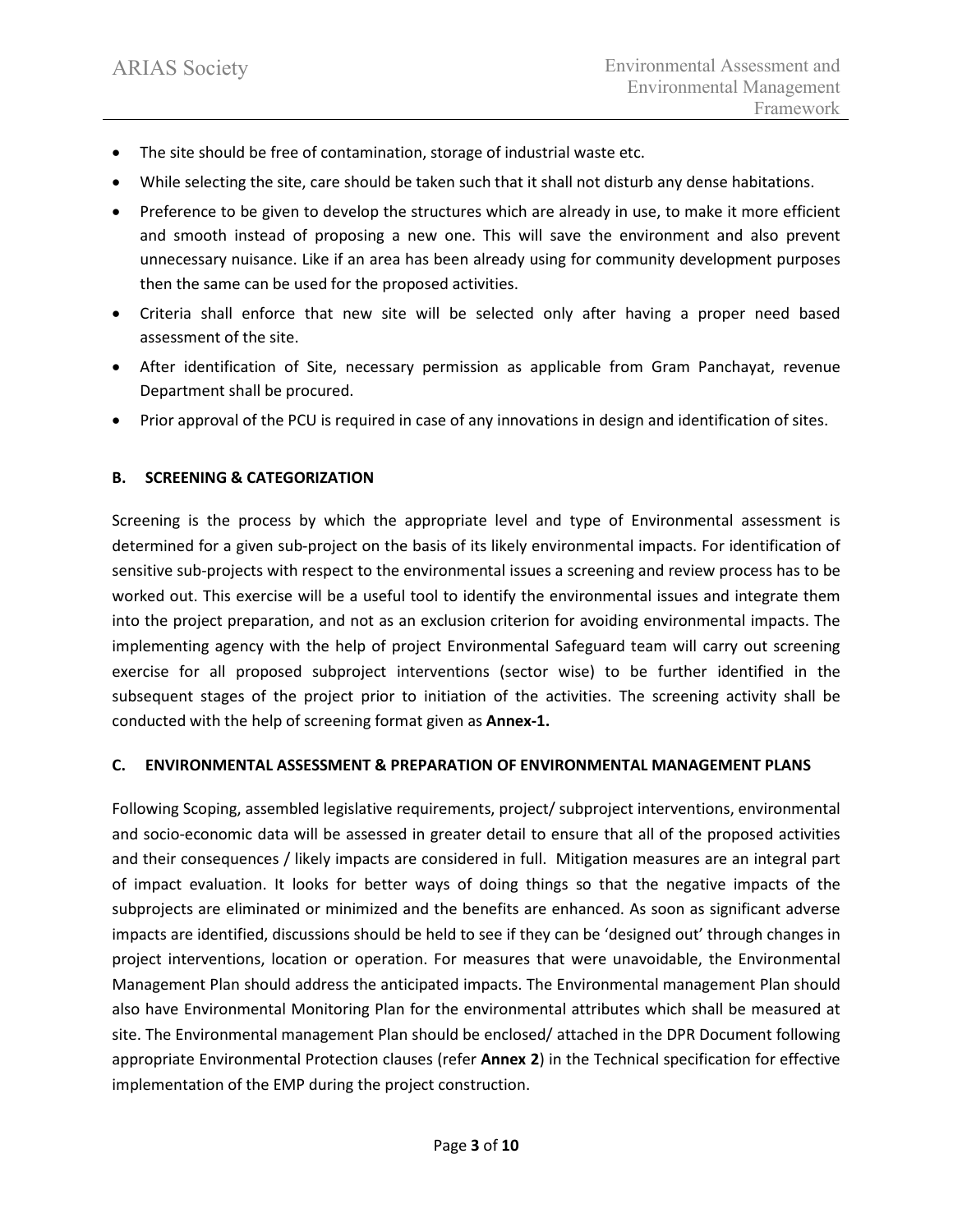# **D. LEGAL & REGULATORY REQUIREMENT**

Regulatory requirements at the national and state level, applicable World Bank requirements are described under this section:

## **Procedure for Obtaining Consent to Establish And Operate Consent to Establish / Operate**

# **Consent / Authorization Management:**

Granting Consent under the provisions of the Water (Prevention & Control of Pollution) Act, 1974 and the Air (Prevention & Control of Pollution) Act, 1981and Authorization under Biomedical Waste (Management & Handling) Rules, 1998, the Hazardous Waste (Management & Handling) Rules, 1989 and the Municipal Solid Waste (Management and Handling) Rules, 2000 are some of the important functions of the Board. A brief note / guidelines for obtaining the NOC / Consent / Authorization for the entrepreneurs are illustrated below:

# **Water Act :**

Control of water pollution is achieved through administering conditions imposed in consent issued under provision of the Water (Prevention & Control of Pollution) Act, 1974. These conditions regulate the quality and quantity of effluent, the location of discharge and the frequency of monitoring of effluents. The surface and ground water monitoring conducted by the Board indicates that the water quality has improved over the years and that it is now, in general, reasonably good.

## **Air Act:**

Under the Air (Prevention & Control of Pollution) Act, 1981consent of the Board is mandatory for releasing emissions to the atmosphere. The Board issues consent to air polluting industries with conditions to regulate the quality and quantity of emission and stipulate the frequency for monitoring the emissions.

## **Consent to Establish / Operate:**

To establish an industry with potential for water pollution / air pollution; prior consent under the Water Act / Air Act is to be obtained respectively which needs to be obtained in two phases:

| Consent to Establish [NOC] |    |  | This consent is to be obtained prior to establishing any industry or           |  |
|----------------------------|----|--|--------------------------------------------------------------------------------|--|
|                            |    |  | process or plant.                                                              |  |
| Consent                    | to |  | Operate   Once the industry or process plant is established along the required |  |
| [Initial & Renewal]        |    |  | pollution control systems, the entrepreneur is required to obtain              |  |
|                            |    |  | consent to operate the unit. The consent is given for a particular             |  |
|                            |    |  | period, which is mandatory to be renewed regularly.                            |  |

# **Consent to Establish [NOC]**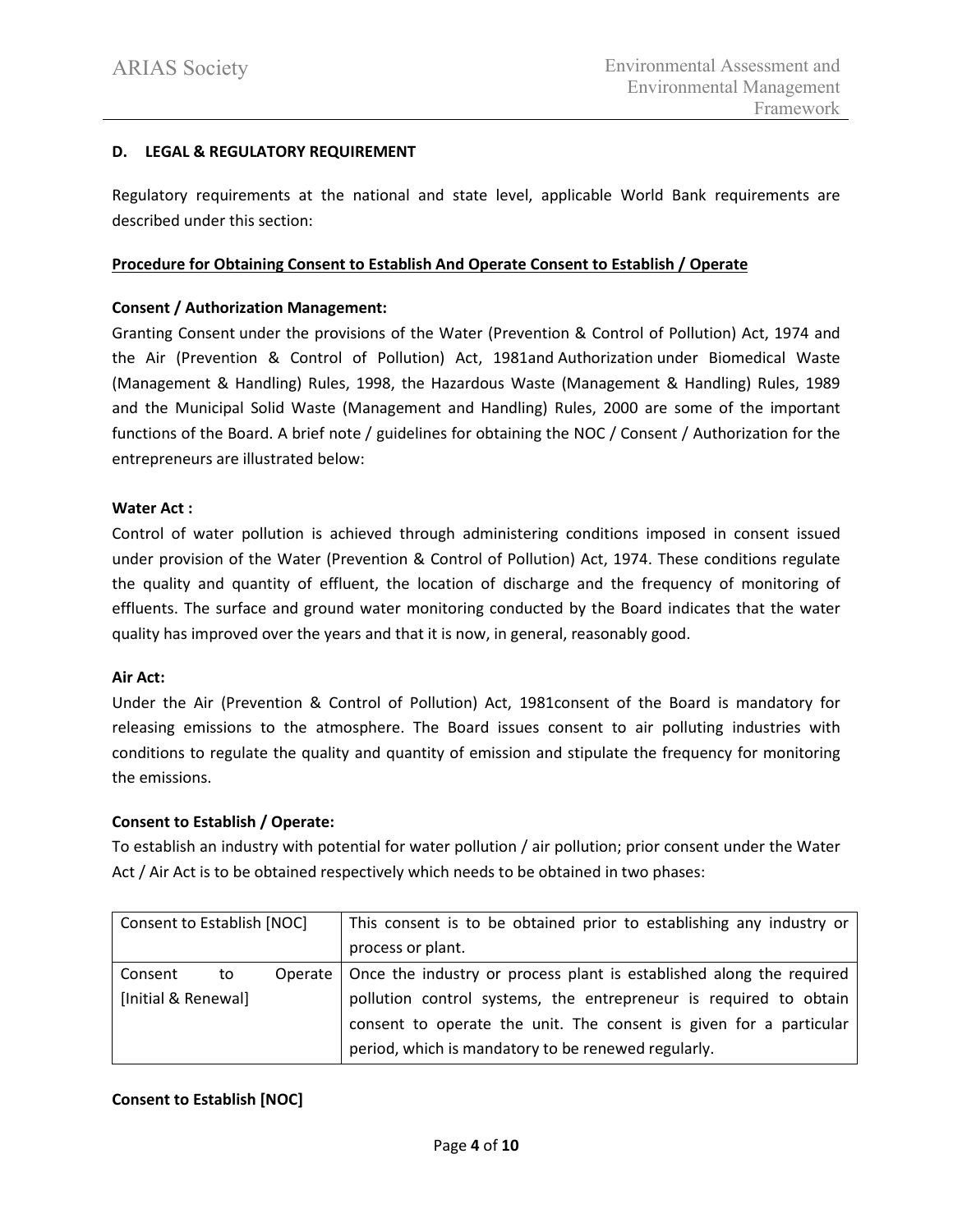Before establishing/constructing a plant the proposed industry should obtain NOC under the Water Act and/or the Air Act. The application form for NOC (Consent to Establish) under the Water Act / Air Act is to be submitted in duplicate through the Regional offices of the Board.

The application form fees Rs. 100/- and is available at all the offices of the Board or can be [downloaded](https://pcbassam.org/pdf/schedule-i.pdf) from the Website. The amount is to be submitted as DD in favour of the Member Secretary, Pollution Control Board, Assam payable at Guwahati.

Those who have obtained NOC need not submit application again in the above forms.

NOC is to be obtained prior to carrying out any work at the site proposed for the project. However, NOC is issued even if construction work of the unit has been started provided:

- The site is suitable
- The application for NoC is accompanied by prescribed fees
- The required pollution control measures are provided

The validity of NOC is one year. NOC should be renewed if the unit is not commissioned by then. If renewal is not sought within the validity period fresh application has to be made to the Board.

#### **Documents to be Submitted with NOC form**:

The documents to be submitted along with the consent application form for processing of the application are:

- Land Documents / Lease agreements.
- Project report with total investment.
- Non-agricultural Land Certificate from SDC/Circle Officer.
- A site plan map showing location of the proposed site including surrounding location in details.
- Details of layout plan indicating different processes and point sources of effluent discharge /air emission/solid waste/hazardous waste and position of stack / effluent treatment plant, including D.G. set capacity in KVA.
- Manufacturing process of each product with flow diagram, chemical reactions and material balance with water budget.
- A details list of raw material and inputs with quantity / amount to be utilized daily / monthly.
- Details of water pollution control/air pollution control devices and solid waste / hazardous waste management proposed to be provided.
- Details of land available for disposal of effluent and its are.
- Details of green belt development with area details.
- N.O.C. from the Directorate of Industries, Govt. of Assam.
- N.O.C. from the Urban / Rural Authority of the concerned site / location.
- NOC fees in the form of Demand Draft drawn in favour of Member-Secretary, Pollution Control Board, Assam, Guwahati.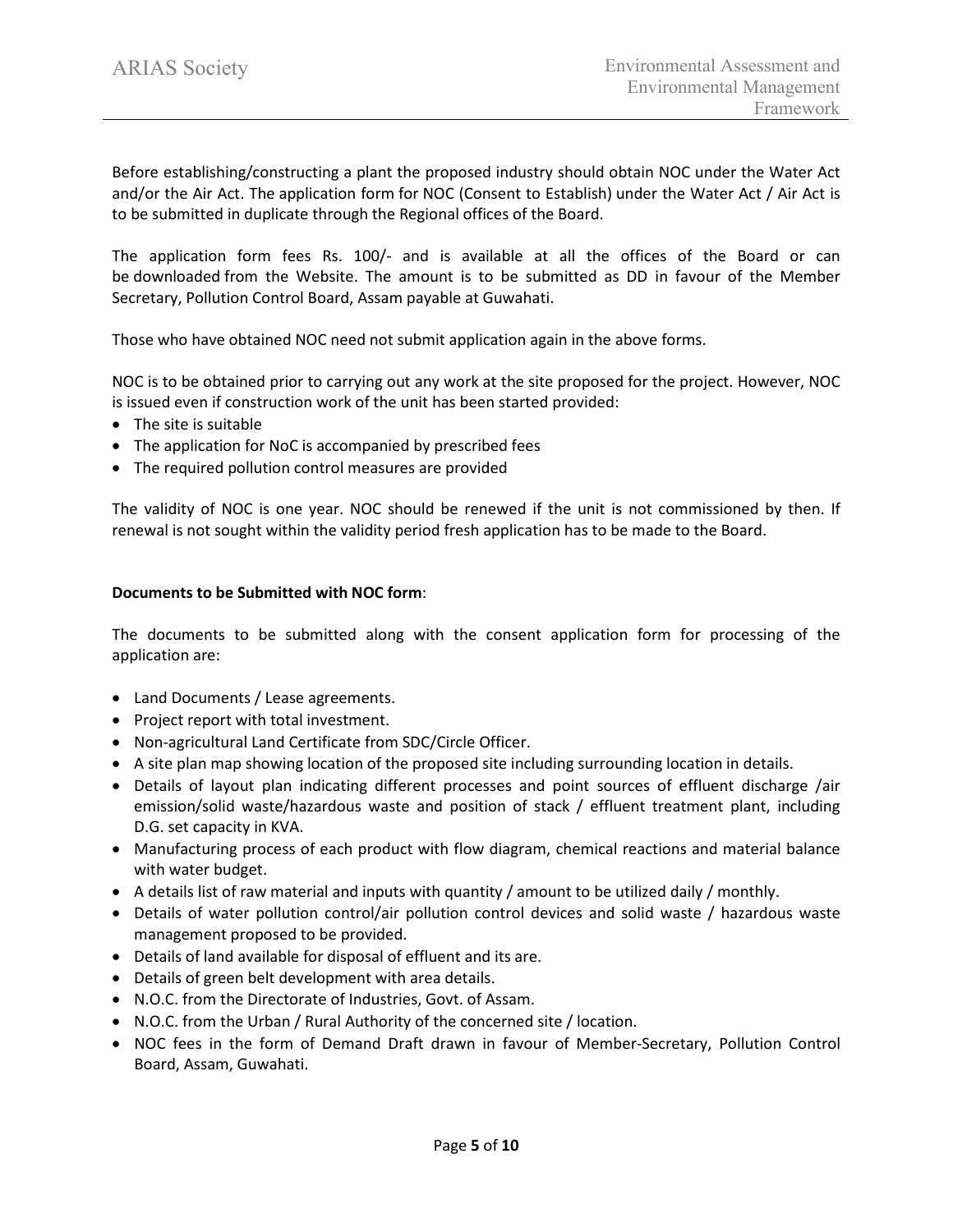## **Consent to Establish [NOC] fees :**

| <b>Slab</b>    | <b>Total capital investment (in Rupees)</b>                     | <b>Establish</b><br>Consent<br>to |  |
|----------------|-----------------------------------------------------------------|-----------------------------------|--|
|                |                                                                 | (NOC) (in Rupees)                 |  |
| $\mathbf{1}$   | Industries having total investment upto Rs. 5.00 lakhs          | $2,000/-$                         |  |
| 2              | Industries having total investment exceeding Rs. 5.00 lakhs but | $5,000/-$                         |  |
|                | not exceeding Rs. 10.00 lakhs.                                  |                                   |  |
| 3              | Industries having total investment exceeding Rs. 10.00 lakhs    | $8,000/-$                         |  |
|                | but not exceeding Rs. 20.00 lakhs.                              |                                   |  |
| 4              | Industries having total investment exceeding Rs. 20.00 lakhs    | $12,000/-$                        |  |
|                | but not exceeding Rs. 50.00 lakhs.                              |                                   |  |
| 5              | Industries having total investment exceeding Rs. 50.00 lakhs    | $50,000/-$                        |  |
|                | but not exceeding Rs. 1.00 crores.                              |                                   |  |
| 6              | Industries having total investment exceeding Rs. 1.00 crore but | 75,000/-                          |  |
|                | not exceeding Rs. 5.00 crores.                                  |                                   |  |
| $\overline{7}$ | Industries having total investment exceeding Rs. 5.00 crore but | $1,00,000/-$                      |  |
|                | not exceeding Rs. 10.00 crores.                                 |                                   |  |
| 8              | Industries having total investment exceeding Rs. 10.00 crores   | $2,00,000/-$                      |  |
|                | but not exceeding Rs. 50.00 crores.                             |                                   |  |
| 9              | Industries having total investment exceeding Rs 50.00 crore     | $3,00,000/-$                      |  |
|                | but not exceeding Rs. 100.00 crores.                            |                                   |  |
| 10             | Industries having total investment exceeding Rs. 100.00 crore   | $5,00,000/-$                      |  |
|                | but not exceeding Rs. 200.00 crores.                            |                                   |  |
| 11             | 200.00 crores above                                             | $7,00,000/-$                      |  |

## **Consent to Operate (Initial) under Water and Air Act :**

The validity of Consent to Establish is one year. Consent to Establish should be renewed if the nit is not commissioned by then. If renewal is not sought within the validity period fresh application has to be made to the Board.

The application form for Consent to Operate under the Water Act and Air Act is [Schedule-](https://pcbassam.org/pdf/schedule-i.pdf) should be submitted in triplicate. The application form fees Rs. 100/- and is available at all the offices of the Board or can be [downloadedf](https://pcbassam.org/pdf/schedule-i.pdf)rom the Website. The amount is to be submitted as DD in favour of the Member Secretary, Pollution Control Board, Assam payable at Guwahati.

## **Documents to be submitted:**

The documents to be submitted along with the Renewal of consent application form for processing of the application are :

- Land Documents / Lease agreements.
- Project report with total investment.
- Non-agricultural Land Certificate from SDC/Circle Officer (strictly for Brick and Stone Crusher).
- Details of water pollution control/air pollution control devices and solid waste / hazardous waste management facilities provided.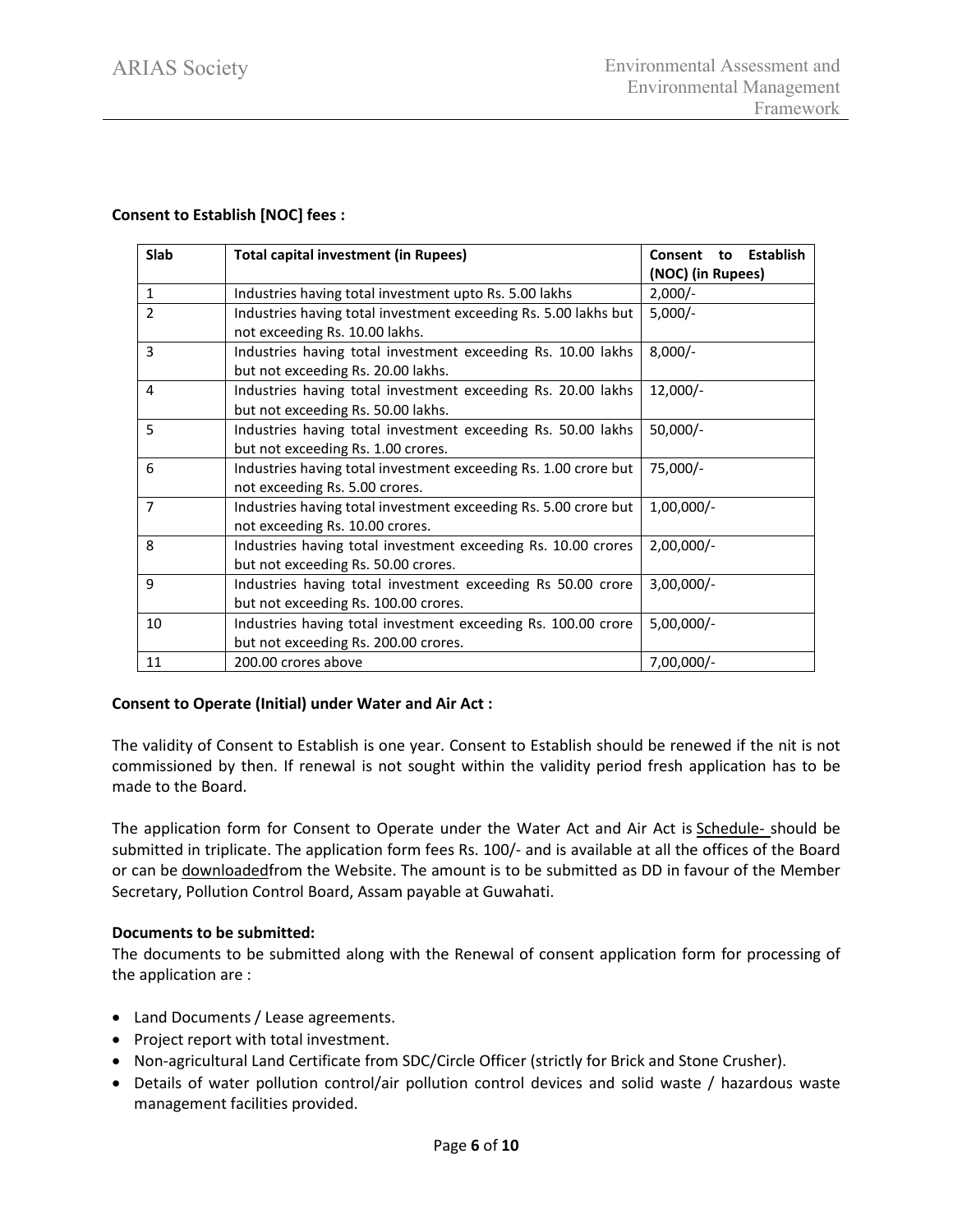- Copy of latest cess return / payment statement.
- Consent fees in the form of Demand Draft drawn in favour of Member Secretary, Pollution Control Board, Assam, Guwahati.
- Copy of environmental clearance or any other permission from Government of Assam or Govt. of India in case of first consent to operate, incase of industries / process requiring environmental clearance.
- Laboratory analysis report of the trade effluent / Ambient and Stack emissions.
- In case of any changes to previous submissions (NOC) the entrepreneur has to be submit the following documents (for the Renewal of consent to operate):
- Details of layout plan indicating different processes and point sources of effluent discharge /air emission/solid waste/hazardous waste and position of stack / effluent treatment plant, including D.G. set capacity in KVA.
- Manufacturing process of each product with flow diagram, chemical reactions and material balance with water budget.
- A details list of raw material and inputs with quantity / amount to be utilized daily / monthly.
- Details of water pollution control/air pollution control devices and solid waste / hazardous waste management proposed to be provided.
- Details of land available for disposal of effluent and its are.
- Details of green belt development with area details.
- N.O.C. from the Directorate of Industries, Govt. of Assam.
- N.O.C. from the Urban / Rural Authority of the concerned site / location.

*\*The validity of Consent is one year.*

# **Consent Fee under Water Act / Air Act**:

Application shall be accompanied by prescribed fee for each term (not exceeding one years).

| <b>Slab</b>    | Total capital investment (in Rupees)                                                                 | Consent under Air Act<br>(in rupees) | Consent under Water<br>Act<br>(in rupees) |
|----------------|------------------------------------------------------------------------------------------------------|--------------------------------------|-------------------------------------------|
|                |                                                                                                      | <b>Initial</b>                       | <b>Initial</b>                            |
| $\mathbf{1}$   | Industries having total investment upto Rs. 5.00 lakhs                                               | $1,000/-$                            | $1,000/-$                                 |
| $\overline{2}$ | Industries having total investment exceeding Rs. 5.00<br>lakhs but not exceeding Rs. 10.00 lakhs.    | $2,500/-$                            | $2,500/-$                                 |
| 3              | Industries having total investment exceeding Rs.<br>10.00 lakhs but not exceeding Rs. 20.00 lakhs.   | $5,000/-$                            | $5,000/-$                                 |
| 4              | Industries having total investment exceeding Rs.<br>20.00 lakhs but not exceeding Rs. 50.00 lakhs.   | $7,500/-$                            | $7,500/-$                                 |
| 5              | Industries having total investment exceeding Rs.<br>50.00 lakhs but not exceeding Rs. 1.00 crores.   | $10,000/-$                           | $10,000/-$                                |
| 6              | Industries having total investment exceeding Rs. 1.00<br>crore but not exceeding Rs. 5.00 crores.    | $25,000/-$                           | $25,000/-$                                |
| $\overline{7}$ | Industries having total investment exceeding Rs. 5.00<br>crore but not exceeding Rs. 10.00 crores.   | $50,000/-$                           | $50,000/-$                                |
| 8              | Industries having total investment exceeding Rs.<br>10.00 crores but not exceeding Rs. 50.00 crores. | $1,00,000/-$                         | $1,00,000/-$                              |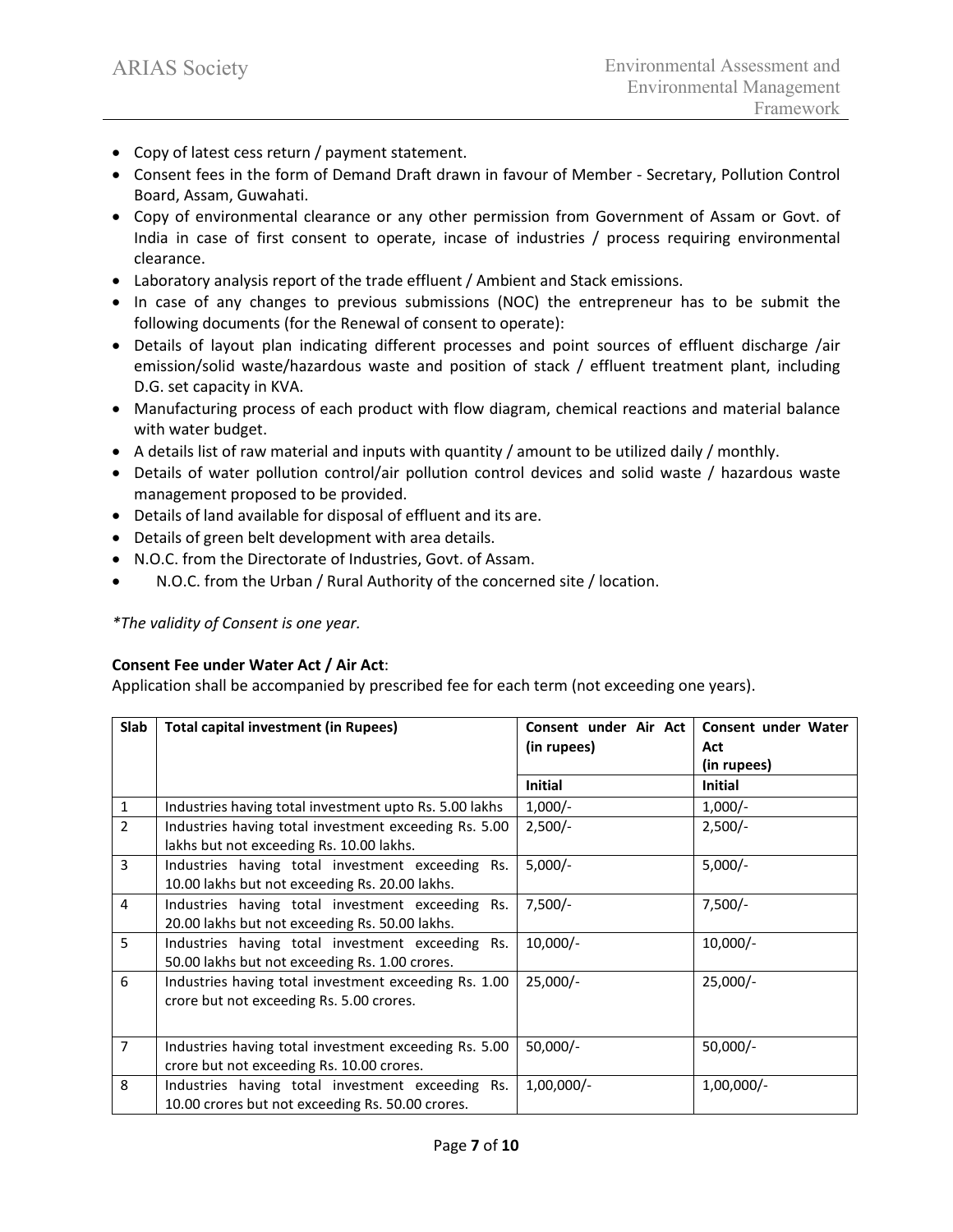| <b>Slab</b> | <b>Total capital investment (in Rupees)</b>                                                           | Consent under Air Act   Consent under Water<br>(in rupees) | Act<br>(in rupees) |
|-------------|-------------------------------------------------------------------------------------------------------|------------------------------------------------------------|--------------------|
|             |                                                                                                       | <b>Initial</b>                                             | <b>Initial</b>     |
| 9           | Industries having total investment exceeding Rs 50.00<br>crore but not exceeding Rs. 100.00 crores.   | $2,00,000/-$                                               | $2,00,000/-$       |
| 10          | Industries having total investment exceeding Rs.<br>100.00 crore but not exceeding Rs. 200.00 crores. | $3,00,000/-$                                               | $3,00,000/-$       |
| 11          | 200.00 crores above                                                                                   | $5,00,000/-$                                               | $5,00,000/-$       |

## **Renewal of Consent to Operate**

Application for Consent to Operate (Renewal) is to be submitted in the 4th month before the expiry of the Consent order. If application is made after expiry of the validity period an action is to be taken as per Section 25/26 of Water Act & Section 21 of Air Act.

The application form for Consent to Operate (Renewal) under the Water Act and Air Act is [Schedule-](https://pcbassam.org/pdf/schedule-i.pdf)[I](https://pcbassam.org/pdf/schedule-i.pdf) should be submitted in triplicate. The application form fees Rs. 100/- and is available at all the offices of the Board or can be [downloaded](https://pcbassam.org/pdf/schedule-i.pdf) from the Website. The amount is to be submitted as DD in favour of the Member Secretary, Pollution Control Board, Assam payable at Guwahati.

## **Documents to be submitted:**

The documents to be submitted along with the Renewal of consent application form for processing of the application are :

- Balanced Sheet Certified by C/A
- Previous consent copy.
- Details of water pollution control/air pollution control devices and solid waste / hazardous waste management facilities provided.
- Copy of latest cess return / payment statement.
- Consent fees in the form of Demand Draft drawn in favour of Member Secretary, Pollution Control Board, Assam, Guwahati.
- Copy of environmental clearance or any other permission from Government of Assam or Govt. of India in case of first consent to operate, incase of industries / process requiring environmental clearance.
- Laboratory analysis report of the trade effluent and Ambient & Stack emissions.
- In case of any changes to previous submissions (NOC) the entrepreneur has to be submit the following documents (for the Renewal of consent to operate):
- Details of layout plan indicating different processes and point sources of effluent discharge /air emission/solid waste/hazardous waste and position of stack / effluentreatment plant, including D.G. set capacity in KVA.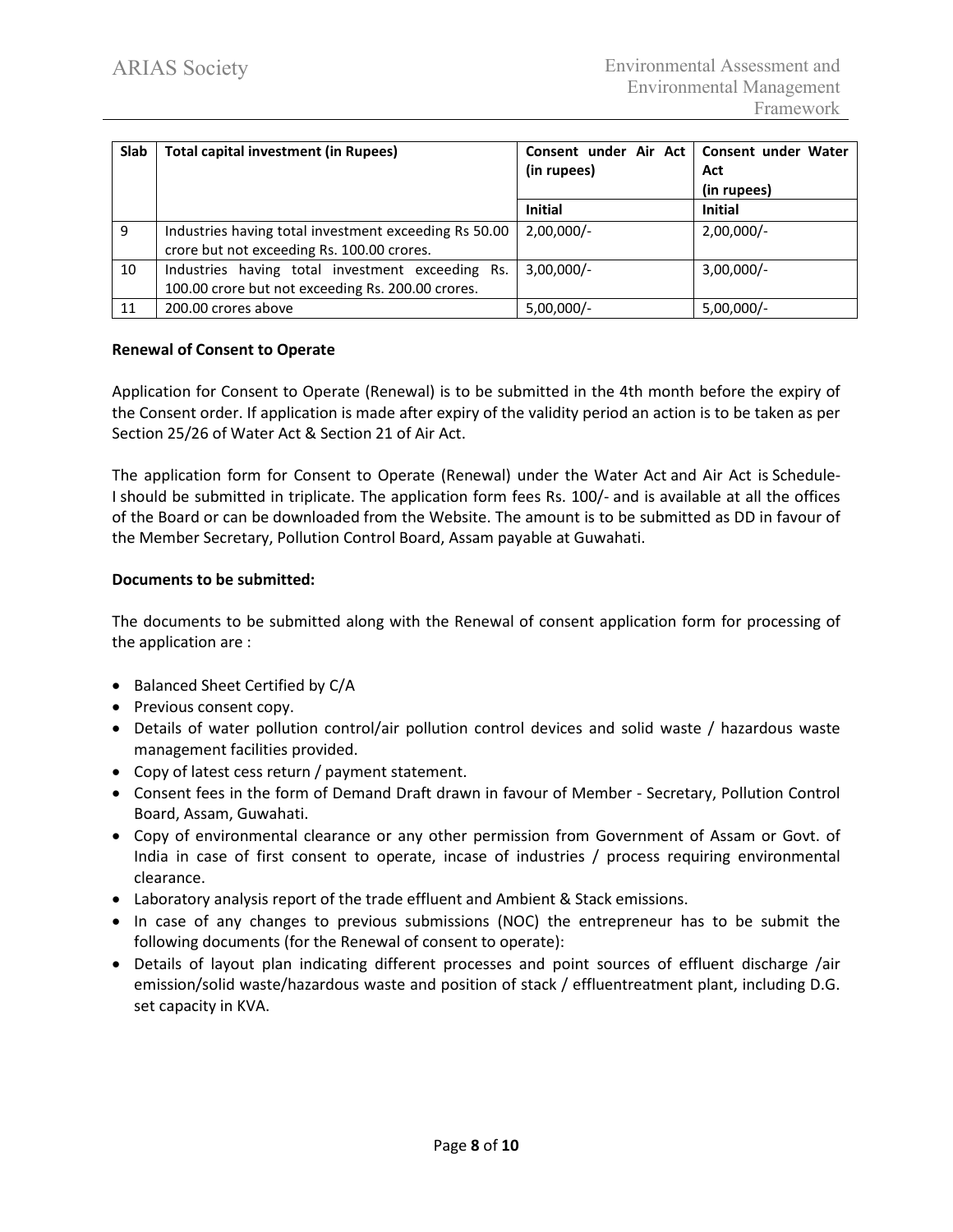| Slab           | <b>Total capital investment (in Rupees)</b>                                                           | Consent under Air | under<br>Consent |
|----------------|-------------------------------------------------------------------------------------------------------|-------------------|------------------|
|                |                                                                                                       | Act               | Water<br>Act     |
|                |                                                                                                       | (in rupees)       | (in rupees)      |
|                |                                                                                                       | Renewal           | Renewal          |
| $\mathbf{1}$   | Industries having total investment upto Rs. 5.00<br>lakhs                                             | $1,000/-$         | $1,000/-$        |
| $\overline{2}$ | Industries having total investment exceeding Rs.<br>5.00 lakhs but not exceeding Rs. 10.00 lakhs.     | $2,500/-$         | $2,500/-$        |
| $\overline{3}$ | Industries having total investment exceeding Rs.<br>10.00 lakhs but not exceeding Rs. 20.00 lakhs.    | $5,000/-$         | $5,000/-$        |
| $\overline{4}$ | Industries having total investment exceeding Rs.<br>20.00 lakhs but not exceeding Rs. 50.00 lakhs.    | $7,500/-$         | $7,500/-$        |
| 5              | Industries having total investment exceeding Rs.<br>50.00 lakhs but not exceeding Rs. 1.00 crores.    | $10,000/-$        | $10,000/-$       |
| 6              | Industries having total investment exceeding Rs.<br>1.00 crore but not exceeding Rs. 5.00 crores.     | $25,000/-$        | $25,000/-$       |
| $\overline{7}$ | Industries having total investment exceeding Rs.<br>5.00 crore but not exceeding Rs. 10.00 crores.    | $50,000/-$        | $50,000/-$       |
| 8              | Industries having total investment exceeding Rs.<br>10.00 crores but not exceeding Rs. 50.00 crores.  | $1,00,000/-$      | $1,00,000/-$     |
| 9              | Industries having total investment exceeding Rs<br>50.00 crore but not exceeding Rs. 100.00 crores.   | $2,00,000/-$      | $2,00,000/-$     |
| 10             | Industries having total investment exceeding Rs.<br>100.00 crore but not exceeding Rs. 200.00 crores. | $3,00,000/-$      | $3,00,000/-$     |
| 11             | 200.00 crores above                                                                                   | $5,00,000/-$      | $5,00,000/-$     |

• Manufacturing process of each product with flow diagram, chemical reactions and material balance with water budget.

- A details list of raw material and inputs with quantity / amount to be utilized daily / monthly.
- Details of water pollution control/air pollution control devices and solid waste / hazardous waste management proposed to be provided.
- Details of land available for disposal of effluent and its are.
- Details of green belt development with area details.
- N.O.C. from the Directorate of Industries, Govt. of Assam.
- N.O.C. from the Urban / Rural Authority of the concerned site / location.

# **E. IMPLEMENTATION & MONITORING PLAN**

Supervision and Monitoring of mitigation/ management measures as per the safeguard requirements will be done at two level i.e. Regular monitoring by implementing agency and monthly monitoring by DEC.

**Regular monitoring** shall be carried out by the project implementing agency and District Environment Coordinator with the help of monitoring format **Annex-3**. The regular monitoring will be based on the good environmental practices, which have been identified and it is necessary to figure out from possible environmental concern, mitigation plan and with the help of initial consultations following project EMP.